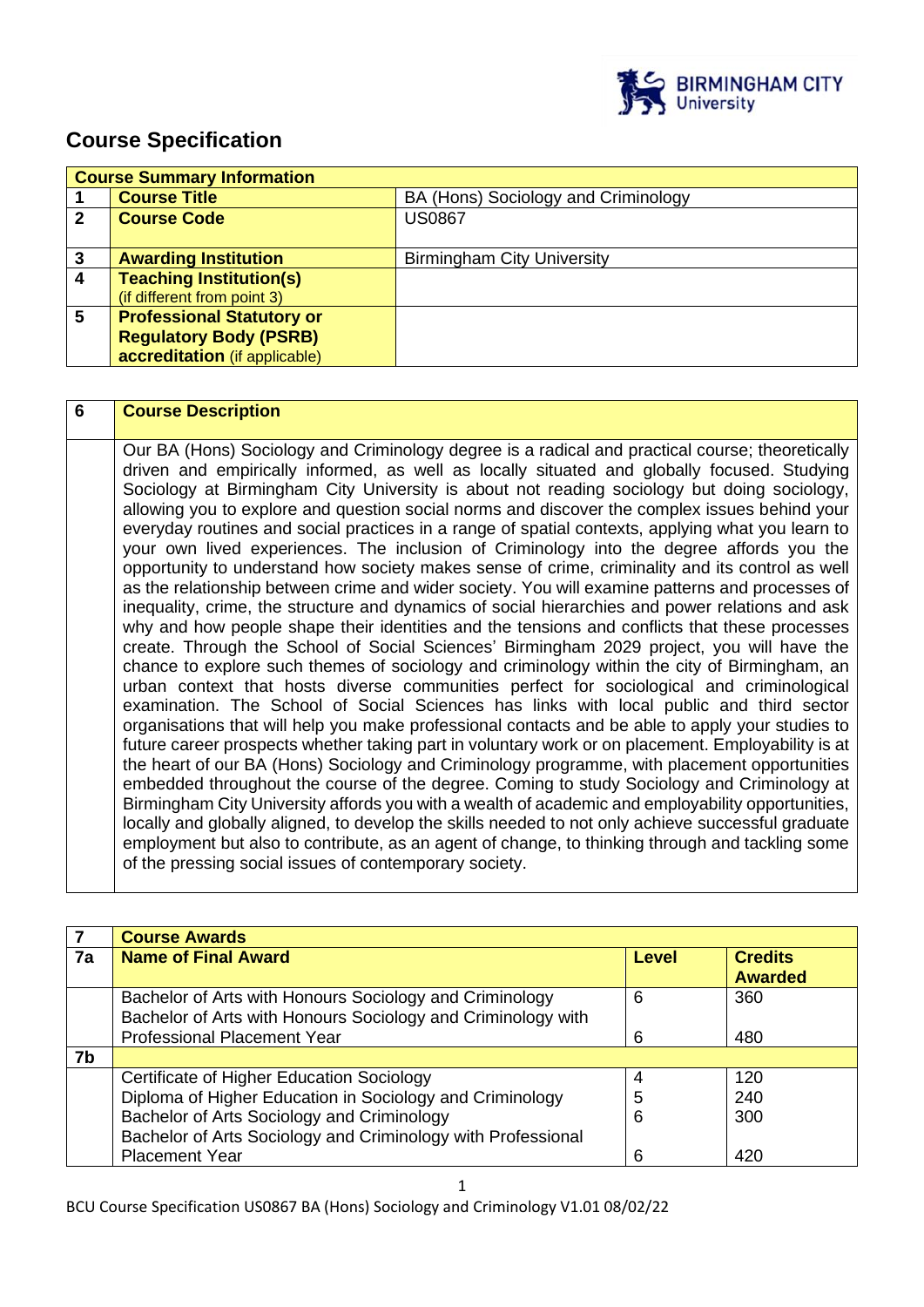

### **8 Derogation from the University Regulations**  None

| 9                             | <b>Delivery Patterns</b> |                             |                          |               |
|-------------------------------|--------------------------|-----------------------------|--------------------------|---------------|
|                               | <b>Mode(s) of Study</b>  | <b>Location(s) of Study</b> | <b>Duration of Study</b> | Code(s)       |
| Full Time                     |                          | <b>City Centre</b>          | 3 years                  | <b>US0867</b> |
| Part Time                     |                          | <b>City Centre</b>          | 5 years                  | <b>US0868</b> |
| Full Time with                |                          | City Centre (and            | 4 years                  | <b>USXXXX</b> |
| <b>Professional Placement</b> |                          | placement provider)         |                          |               |
| Year                          |                          |                             |                          |               |

### **10 Entry Requirements**

The admission requirements for this course are stated on the course page of the BCU website at [https://www.bcu.ac.uk,](https://www.bcu.ac.uk/) or may be found by searching for the course entry profile located on the UCAS website.

| 11 | <b>Course Aims</b>                                                                                                                                                                                                                                                                                                                                                                                                                                                                                                                                                                                                                                                                                                                                                                                                                                                                                            |
|----|---------------------------------------------------------------------------------------------------------------------------------------------------------------------------------------------------------------------------------------------------------------------------------------------------------------------------------------------------------------------------------------------------------------------------------------------------------------------------------------------------------------------------------------------------------------------------------------------------------------------------------------------------------------------------------------------------------------------------------------------------------------------------------------------------------------------------------------------------------------------------------------------------------------|
|    | This programme aims to:                                                                                                                                                                                                                                                                                                                                                                                                                                                                                                                                                                                                                                                                                                                                                                                                                                                                                       |
|    | Provide students with knowledge and ability to apply sociological and criminological<br>$\bullet$<br>theory and research to social organisations and institutions (such as local and national<br>government, educational establishments, charities, public and private sector<br>organisations)<br>Develop the research skills needed to critically analyse and evaluate complex<br>$\bullet$<br>information<br>Develop an appreciation of the complexity and diversity of individuals, groups,<br>$\bullet$<br>communities and social and political institutions<br>Enhance students' ability to develop opinions and new ideas, and to make reasoned,<br>$\bullet$<br>critical judgements and arguments<br>Provide skills to relate sociological and criminological knowledge to social and public<br>$\bullet$<br>policy<br>Recognise social and communicative skills to work collaboratively<br>$\bullet$ |
|    | The ability to comprehend, assess and critically evaluate common understandings of the<br>$\bullet$<br>social world<br>Be committed to social inclusion and diversity<br>$\bullet$<br>Develop an in-depth knowledge and understanding of research skills, qualitative and<br>$\bullet$<br>quantitative methods, and forms of research analysis<br>Enhance the professional and personal skills required to organise work and meet<br>$\bullet$<br>deadlines<br>Enhance the technological skills and knowledge of software packages<br>$\bullet$<br>Exhibit excellent skills in oral, presentational, and written communication<br>$\bullet$<br>Demonstrate a range of practical and creative problem-solving skills<br>$\bullet$                                                                                                                                                                              |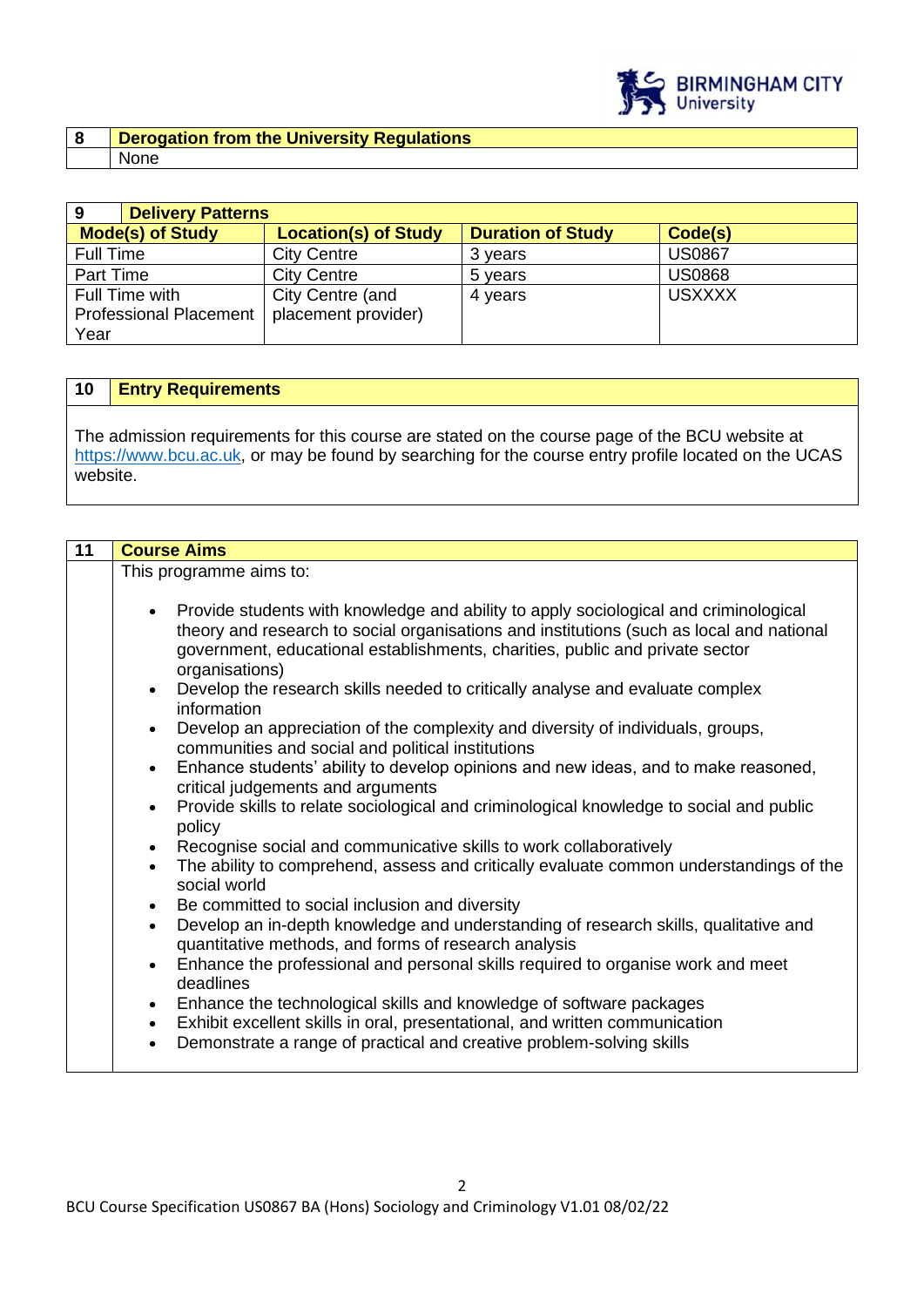

| 12                      | <b>Course Learning Outcomes</b>                                                                                                                                                         |
|-------------------------|-----------------------------------------------------------------------------------------------------------------------------------------------------------------------------------------|
|                         | On completion of the degree, you will be able to: -                                                                                                                                     |
| $\mathbf{1}$            | Identify the inherent interdisciplinary nature of sociology and criminology as disciplines and<br>develop a proficiency of sociological and criminology theories, methods, themes and   |
|                         | perspectives unique to sociology and criminology.                                                                                                                                       |
| $\overline{2}$          | Develop a working knowledge of relevant political, economic, historical, and cultural factors and                                                                                       |
|                         | perspectives drawn on by sociologists and criminologists when venturing to adequately                                                                                                   |
|                         | understand society as a whole.                                                                                                                                                          |
| $\overline{3}$          | Illustrate an understanding of crime and society recognising the importance of political,                                                                                               |
|                         | economic, cultural and historical interconnectedness at local, national, and international levels                                                                                       |
| $\overline{\mathbf{4}}$ | Reflectively identify proficiencies in relevant employability-related skills including but limited to:                                                                                  |
|                         | disciplined oral and written communication, the production of well-structured written work and<br>presentations, the use of software packages and other technology, and the collection, |
|                         | comprehension and analysis of a wide range of research and data to build a professional                                                                                                 |
|                         | identity that can be drawn on in future graduate employment opportunities.                                                                                                              |
| 5                       | Build social and cognitive skills involving social collaboration and understanding, independence                                                                                        |
|                         | of judgement and argument, problem solving and personal commitment and responsibility.                                                                                                  |
| $6\phantom{1}$          | Articulate an understanding of the disciplines of sociology and criminology – through the                                                                                               |
|                         | programme's core themes of social theory and research, culture, politics and space and place -                                                                                          |
|                         | as being theoretically informed, evidence-based, relevant, professionally focussed and applied.                                                                                         |
| $\overline{7}$          | Synthesise ideas to show that you can make sense of a wide range of social institutions, social                                                                                         |
|                         | changes and important social issues - such as poverty, crime, social class, racism, sexism and                                                                                          |
|                         | other forms of inequalities and discrimination – and can formulate ideas taken from a wide                                                                                              |
|                         | reading of sociology and criminology to generate workable solutions to contemporary social                                                                                              |
|                         | problems.                                                                                                                                                                               |
| 8                       | Apply an in-depth knowledge of sociological perspectives and methods, and their application to                                                                                          |
|                         | contemporary social issues pertaining to social identities and institutions, crime, place-based                                                                                         |
|                         | contexts and wider patterns of social change.                                                                                                                                           |
| 9                       | Construct a critical reflection on experiences of work and employability skills and their                                                                                               |
|                         | interactions with sociological thought.                                                                                                                                                 |

| 13               | <b>Level Learning Outcomes</b>                                                                                                           |  |
|------------------|------------------------------------------------------------------------------------------------------------------------------------------|--|
|                  |                                                                                                                                          |  |
|                  | Upon completion of Level 4 / the Certificate of Higher Education, you will be able to:                                                   |  |
| 1                | Identify the inherent interdisciplinary nature of sociology and criminology as disciplines and                                           |  |
|                  | develop a proficiency of sociological and criminology theories, methods, themes and<br>perspectives unique to sociology and criminology. |  |
| $\mathbf{2}$     | Develop a working knowledge of relevant political, economic, historical, and cultural factors and                                        |  |
|                  | perspectives drawn on by sociologists and criminologists when venturing to adequately<br>understand society as a whole.                  |  |
| 3                | Illustrate an understanding of crime and society recognising the importance of political,                                                |  |
|                  | economic, cultural and historical interconnectedness at local, national, and international levels                                        |  |
|                  | Upon completion of Level 5 / the Diploma of Higher Education, you will be able to:                                                       |  |
| $\boldsymbol{4}$ | Reflectively identify proficiencies in relevant employability-related skills including but limited to:                                   |  |
|                  | disciplined oral and written communication, the production of well-structured written work and                                           |  |
|                  | presentations, the use of software packages and other technology, and the collection,                                                    |  |
|                  | comprehension and analysis of a wide range of research and data to build a professional                                                  |  |
|                  | identity that can be drawn on in future graduate employment opportunities.                                                               |  |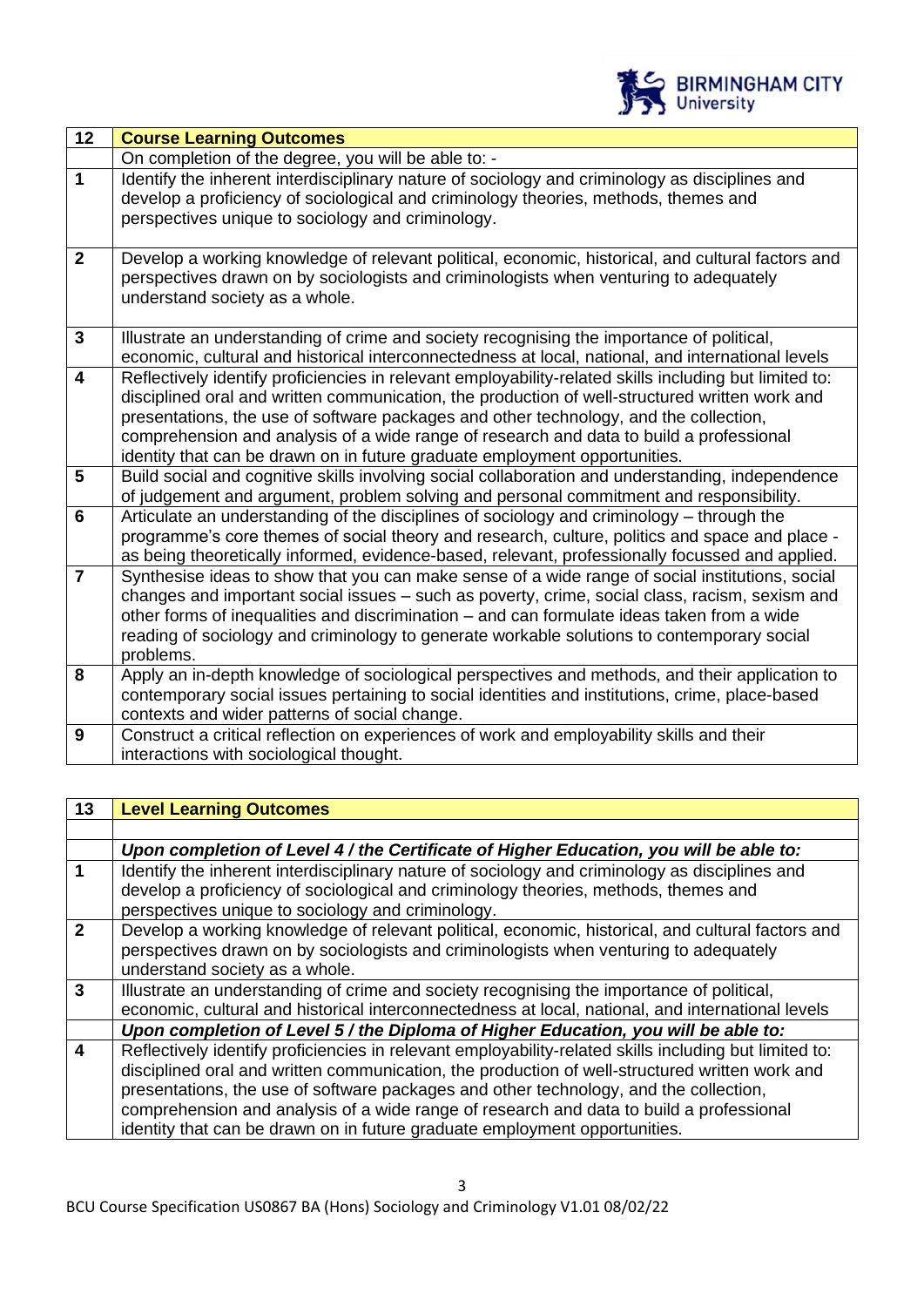

| $5\phantom{1}$   | Build social and cognitive skills involving social collaboration and understanding, independence  |
|------------------|---------------------------------------------------------------------------------------------------|
|                  | of judgement and argument, problem solving and personal commitment and responsibility             |
| 6                | Articulate an understanding of the disciplines of sociology and criminology – through the         |
|                  | programme's core themes of social theory and research, culture, politics and space and place -    |
|                  | as being theoretically informed, evidence-based, relevant, professionally focussed and applied    |
|                  | Upon completion of 60 credits at Level 6 / the Bachelors Degree, you will be able to:             |
| $\overline{7}$ . | Synthesise ideas to show that you can make sense of a wide range of social institutions, social   |
|                  | changes and important social issues - such as poverty, crime, social class, racism, sexism and    |
|                  | other forms of inequalities and discrimination – and can formulate ideas taken from a wide        |
|                  | reading of sociology and criminology to generate workable solutions to contemporary social        |
|                  | problems                                                                                          |
| 8                | Apply an in-depth knowledge of sociological and criminological perspectives and methods, and      |
|                  | their application to contemporary social issues pertaining to social identities and institutions, |
|                  | place-based contexts and wider patterns of social change.                                         |
| 9                | Construct a critical reflection on experiences of work and employability skills and their         |
|                  | interactions with sociological thought.                                                           |

| 14 | <b>Course Learning, Teaching and Assessment Strategy</b>                                         |
|----|--------------------------------------------------------------------------------------------------|
|    | <b>Teaching and Learning Strategy</b>                                                            |
|    | Students will engage with a range of teaching and learning strategies. The teaching and learning |
|    | arrangements will vary module to module, contingent on the subject matter being addressed and    |
|    | mode of assessment. Some of the teaching and learning activities that students will engage in    |
|    | include:                                                                                         |
|    | _ectures<br>$\bullet$                                                                            |
|    | Seminars                                                                                         |

- **Workshops**
- Independent Learning (including reading and researching)
- Online Activities (including group discussion forums, online videos etc.)

#### **Assessment strategy**

Students will be assessed via a variety of different modes of assessment; from coursework to inperson assessments, to examinations. For the majority of the course, though, students will be required to complete a range of coursework assessments (e.g., essays, professional reports, research proposals, zine-making) and in-person assessments (e.g., individual presentations). There will be opportunities to receive informal and formal feedforward on assessments that enable students to develop their assessments. Individual feedback is also provided when assessments are returned to students. The focus of feedback is to help students develop their academic skills in preparation for future assessments.

| 15  | <b>Course Requirements</b>                                                                                                  |                                  |                     |  |
|-----|-----------------------------------------------------------------------------------------------------------------------------|----------------------------------|---------------------|--|
| 15a | Level 4:                                                                                                                    |                                  |                     |  |
|     | In order to complete this course, you must successfully complete all the following CORE<br>modules (totalling 120 credits): |                                  |                     |  |
|     | <b>Module Code</b><br><b>Module Name</b>                                                                                    |                                  | <b>Credit Value</b> |  |
|     | SOC40XX                                                                                                                     | <b>Sociological Perspectives</b> | 20                  |  |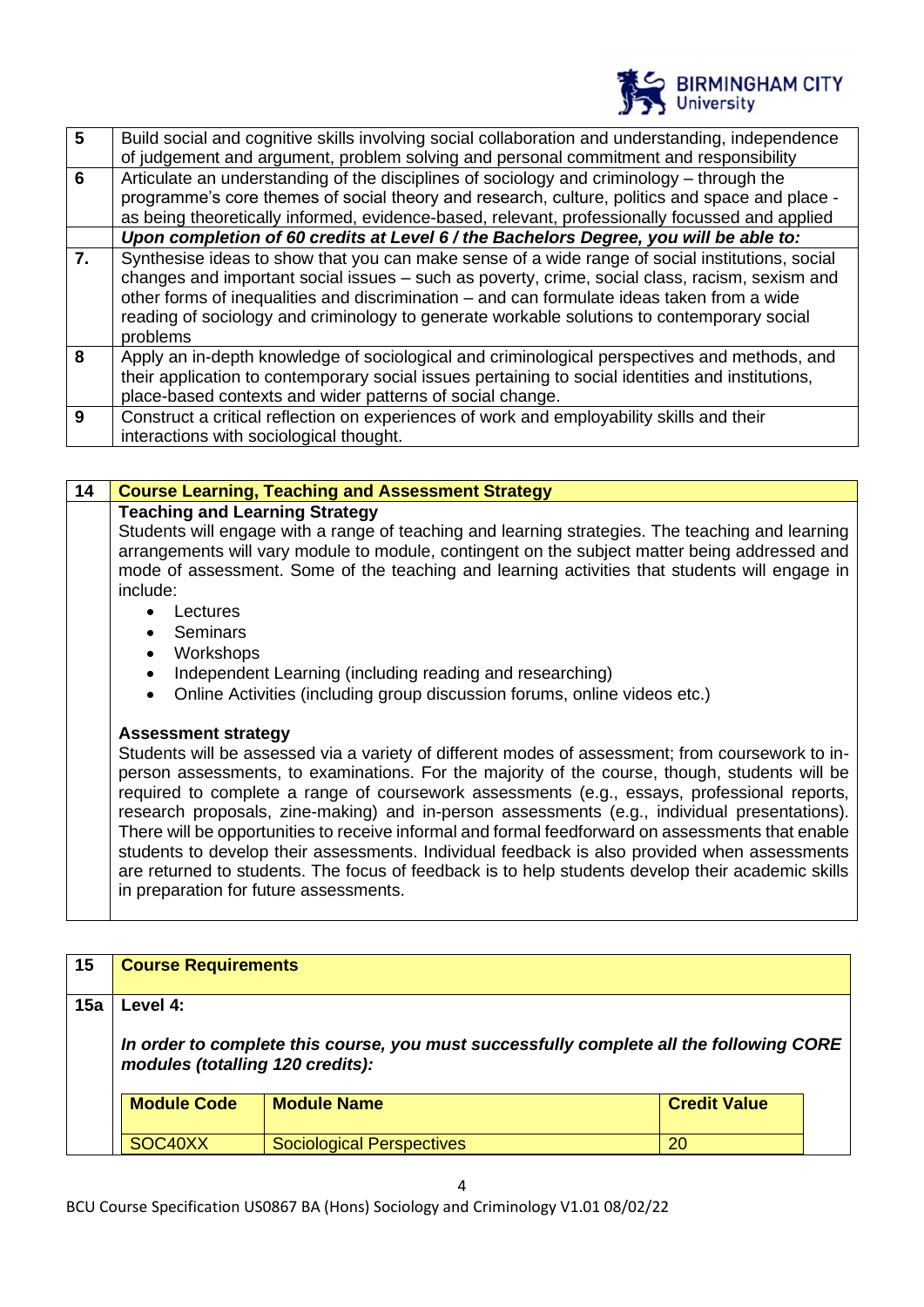

| SOC4026 | City, Community & Culture              | 20 |
|---------|----------------------------------------|----|
| CRI40XX | <b>Crime, Punishment &amp; Society</b> | 20 |
| SOC40XX | Sociological Imagination               | 20 |
| SOC40XX | <b>States &amp; Societies</b>          | 20 |
| CRI40XX | Becoming a Social Researcher           | 20 |

### **Level 5:**

*In order to complete this course, you must successfully complete all the following CORE modules (totalling 80 credits):*

| <b>Module Code</b> | <b>Module Name</b>                   | <b>Credit Value</b> |
|--------------------|--------------------------------------|---------------------|
| CRI50XX            | Crime in the City                    | <b>20</b>           |
| SOC5052            | <b>Applied Sociological Research</b> | 20                  |
| SOC5044            | <b>Contemporary Social Theory</b>    | 20                  |
| CRI50XX            | <b>Race and Crime</b>                | 20                  |

*In order to complete this course, you must successfully complete at least 40 credits from the following indicative list of OPTIONAL modules.* 

| <b>Module Code</b> | <b>Module Name</b>                      | <b>Credit Value</b> |
|--------------------|-----------------------------------------|---------------------|
| CRI50XX            | <b>Issues in Criminal Investigation</b> | 20                  |
| CRI50XX            | <b>Experiencing Harm</b>                | 20                  |
| CRI50XX            | Youth Crime & Justice                   | 20                  |
| SOC50XX            | Media & Popular Culture                 | 20                  |

*In order to qualify for the award of BA (Hons) Sociology and Criminology with Professional Placement Year a student must successfully complete the following module:*

| <b>Module Code</b> | <b>Module Name</b>                 | <b>Credit Value</b> |
|--------------------|------------------------------------|---------------------|
| <b>PLAXXX</b>      | <b>Professional Placement Year</b> | 120                 |

### **Level 6:**

*In order to complete this course, you must successfully complete all the following CORE modules (totalling 80 credits):*

| <b>Module Code</b> | <b>Module Name</b>                            | <b>Credit Value</b> |
|--------------------|-----------------------------------------------|---------------------|
| SOC60XX            | <b>Globalisation, Migration &amp; Borders</b> | 20                  |
| CRI60XX            | <b>Gender &amp; Crime</b>                     | <b>20</b>           |
| <b>SOC6040</b>     | Integrative Research Project                  | 40                  |

*In order to complete this course, you must successfully complete at least 40 credits from the following indicative list of OPTIONAL modules.*

| <b>Module Code</b> | <b>Module Name</b> | <b>Credit Value</b> |
|--------------------|--------------------|---------------------|
| CRI60XX            | Hate Crime         | റ<br>۷J             |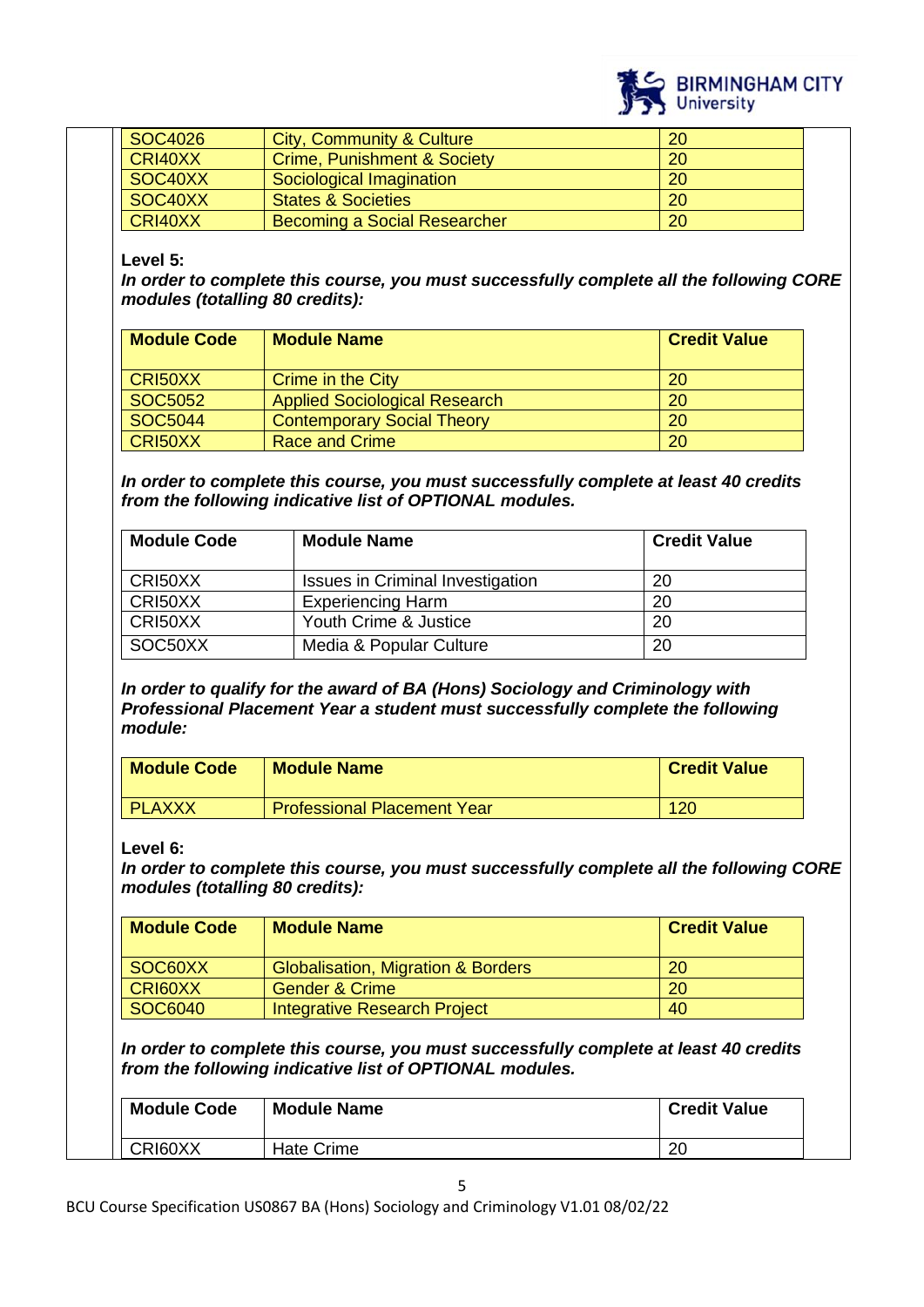

| CRI60XX | Emotions in Crime & Criminal Justice       | 20 |  |
|---------|--------------------------------------------|----|--|
| CRI60XX | Cybercrime                                 | 20 |  |
| CRI60XX | <b>Deviant Leisure</b>                     | 20 |  |
| CRI60XX | Harms of the Powerful                      | 20 |  |
| CRI60XX | Local to Global Organised Crime            | 20 |  |
| SOC6032 | Music & Society                            | 20 |  |
| SOC6037 | Activism, Social Movements & Social Change | 20 |  |
| SOC6038 | <b>Black Arts Movement</b>                 | 20 |  |
| SOC60XX | <b>Global Cities</b>                       | 20 |  |
| SOC60XX | Postcolionality                            | 20 |  |
| SOC60XX | <b>Visual Cultures</b>                     | 20 |  |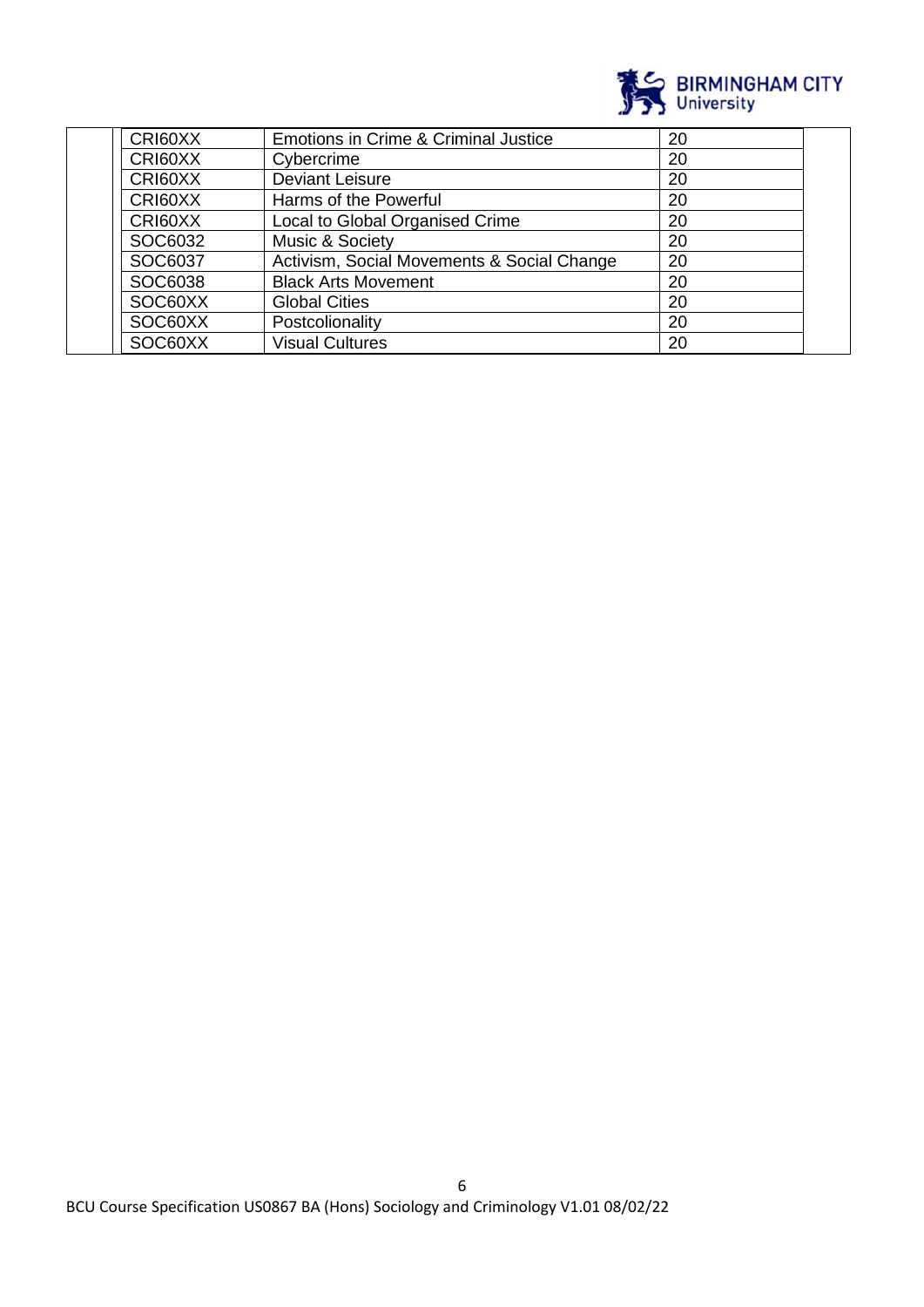

### **15b. Full-time Structure Diagram**

### **Level 4**

| <b>SEMESTER ONE</b>           | <b>SEMESTER TWO</b>          |
|-------------------------------|------------------------------|
| Sociological Perspectives     | Sociological Imagination     |
| City, Community & Culture     | States & Societies           |
| Crime, Punishment and Society | Becoming a Social Researcher |

### **Level 5**

| Applied Sociological Research             |  |  |
|-------------------------------------------|--|--|
|                                           |  |  |
| <b>Contemporary Social Theory</b>         |  |  |
| Race and Crime                            |  |  |
| <b>Optional Modules (Semester 1 only)</b> |  |  |
| <b>Issues in Criminal Investigations</b>  |  |  |
| <b>Experiencing Harm</b>                  |  |  |
| Youth Crime & Justice                     |  |  |
|                                           |  |  |
|                                           |  |  |

### **Level 6**

| Semester 1 (Core)                             | <b>Semester 2 (Core)</b>                   |  |
|-----------------------------------------------|--------------------------------------------|--|
| Globalisation, Migration & Borders            | Gender & Crime                             |  |
| <b>Semester 1 (Optional Modules)</b>          | <b>Semester 2 (Optional Modules)</b>       |  |
| Postcolionality                               | Music & Society                            |  |
| Visual Cultures                               | <b>Black Arts Movement</b>                 |  |
| Global Cities                                 | Activism, Social Movements & Social Change |  |
| <b>Emotions in Crime and Criminal Justice</b> | <b>Hate Crime</b>                          |  |
| Local to Global Organised Crime               | Harms of the Powerful                      |  |
| Deviant Leisure                               | Cybercrime                                 |  |
| <b>Semester One and Two</b>                   |                                            |  |
| Integrative Research Project                  |                                            |  |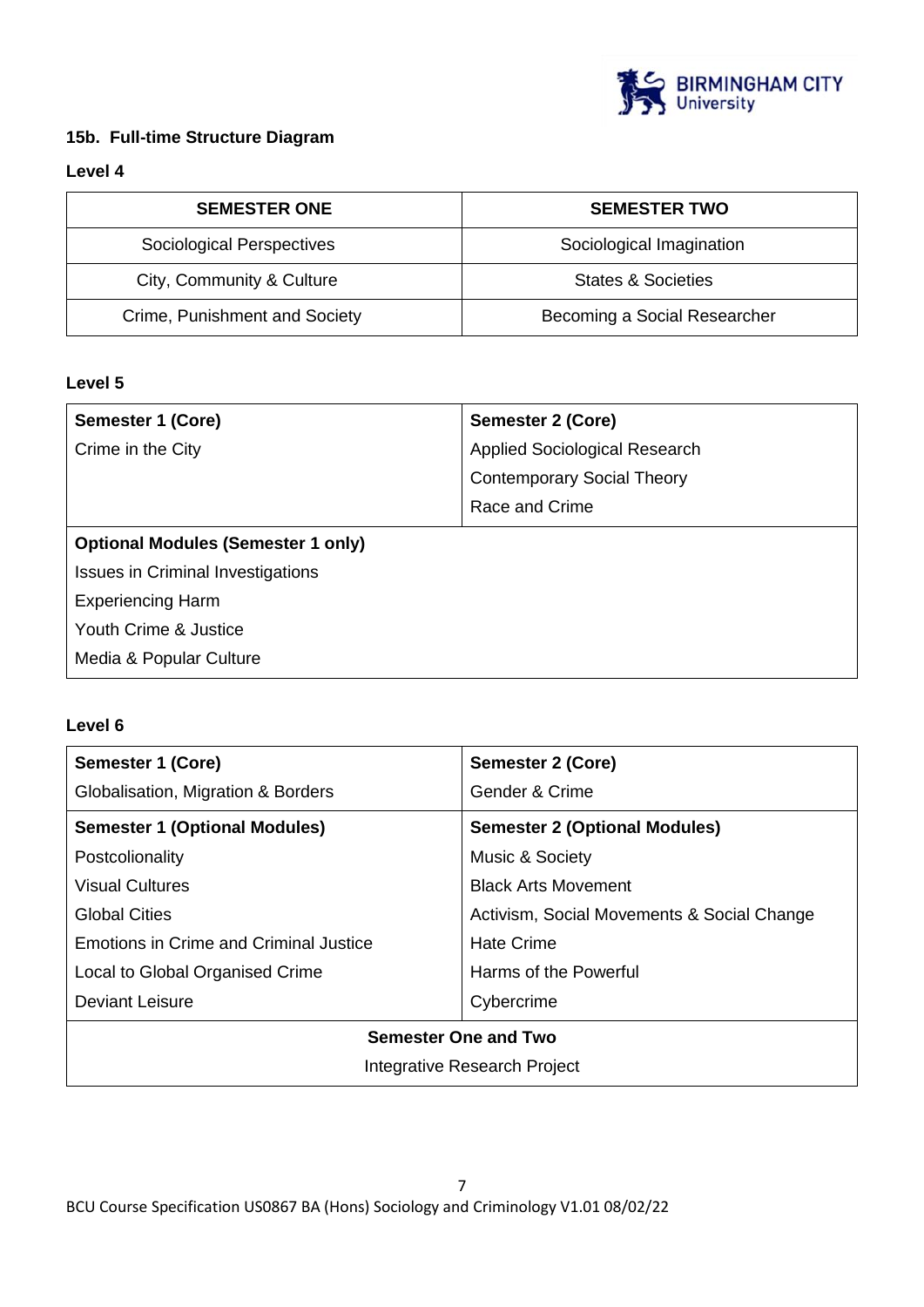

# **15c Full Time with Professional Placement Year Course Structure**

### **Level 4**

| <b>SEMESTER ONE</b>           | <b>SEMESTER TWO</b>          |
|-------------------------------|------------------------------|
| Sociological Perspectives     | Sociological Imagination     |
| City, Community & Culture     | States & Societies           |
| Crime, Punishment and Society | Becoming a Social Researcher |

### **Level 5**

| Semester 1 (Core)                         | <b>Semester 2 (Core)</b>             |  |
|-------------------------------------------|--------------------------------------|--|
| Crime in the City                         | <b>Applied Sociological Research</b> |  |
|                                           | <b>Contemporary Social Theory</b>    |  |
|                                           | Race and Crime                       |  |
| <b>Optional Modules (Semester 1 only)</b> |                                      |  |
| <b>Issues in Criminal Investigations</b>  |                                      |  |
| <b>Experiencing Harm</b>                  |                                      |  |
| Youth Crime & Justice                     |                                      |  |
| Media & Popular Culture                   |                                      |  |

# **Professional Placement Year (120 credits)**

### **Level 6**

| Semester 1 (Core)                    | <b>Semester 2 (Core)</b>                   |  |
|--------------------------------------|--------------------------------------------|--|
| Globalisation, Migration & Borders   | Gender & Crime                             |  |
| <b>Semester 1 (Optional Modules)</b> | <b>Semester 2 (Optional Modules)</b>       |  |
| Postcolionality                      | Music & Society                            |  |
| <b>Visual Cultures</b>               | <b>Black Arts Movement</b>                 |  |
| <b>Global Cities</b>                 | Activism, Social Movements & Social Change |  |
| Emotions, Crime and Criminal Justice | <b>Hate Crime</b>                          |  |
| Local to Global Organised Crime      | Harms of the Powerful                      |  |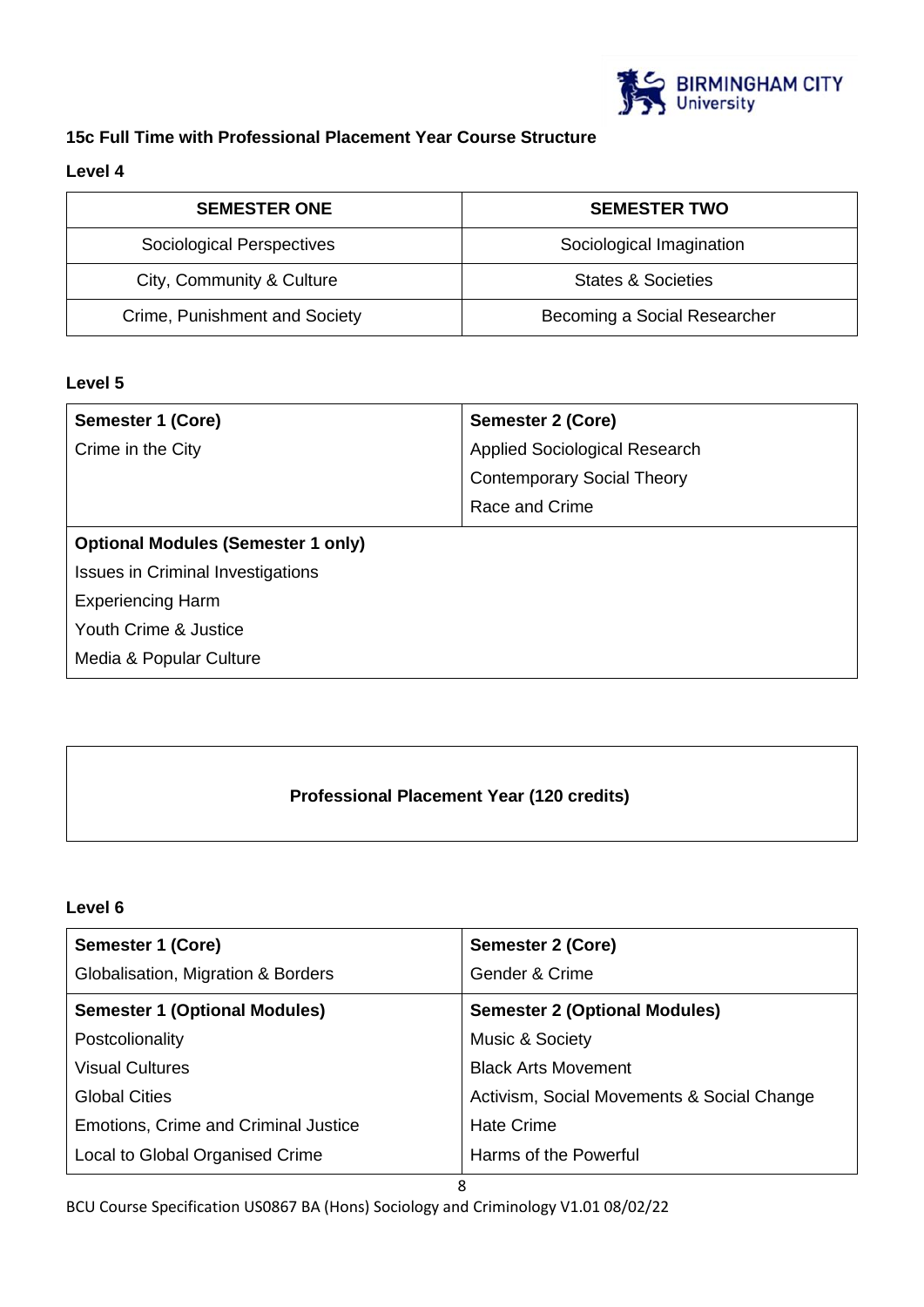

### **Semester One and Two**

Integrative Research Project

# **16d. Part Time Course Structure**

### **Year 1**

| <b>SEMESTER ONE</b>                      | <b>SEMESTER TWO</b>                       |
|------------------------------------------|-------------------------------------------|
| Sociological Perspectives (20 credits)   | Sociological Imagination (20 credits)     |
| Crime, Punishment & Society (20 credits) | Becoming a Social Researcher (20 credits) |

# **Year 2**

| <b>SEMESTER ONE</b>                    | <b>SEMESTER TWO</b>                     |
|----------------------------------------|-----------------------------------------|
| City, Community & Culture (20 credits) | States & Societies (20 credits)         |
| Crime in the city (20 credits)         | Contemporary Social Theory (20 credits) |

# **Year 3**

| Applied Sociological Research (20 credits) |
|--------------------------------------------|
|                                            |
| Race and Crime (20 credits)                |
|                                            |
|                                            |
|                                            |
|                                            |
|                                            |

### **Year 4**

| <b>SEMESTER ONE</b>                             | <b>SEMESTER TWO</b>              |
|-------------------------------------------------|----------------------------------|
| Globalisation, Migration & Borders (20 credits) | Gender & Crime (20 credits)      |
| Optional                                        | <b>Optional</b>                  |
| Postcolionality (20 credits)                    | Music & Society (20 credits)     |
| Visual Cultures (20 credits)                    | Black Arts Movement (20 credits) |
| Global Cities (20 credits)                      |                                  |
|                                                 |                                  |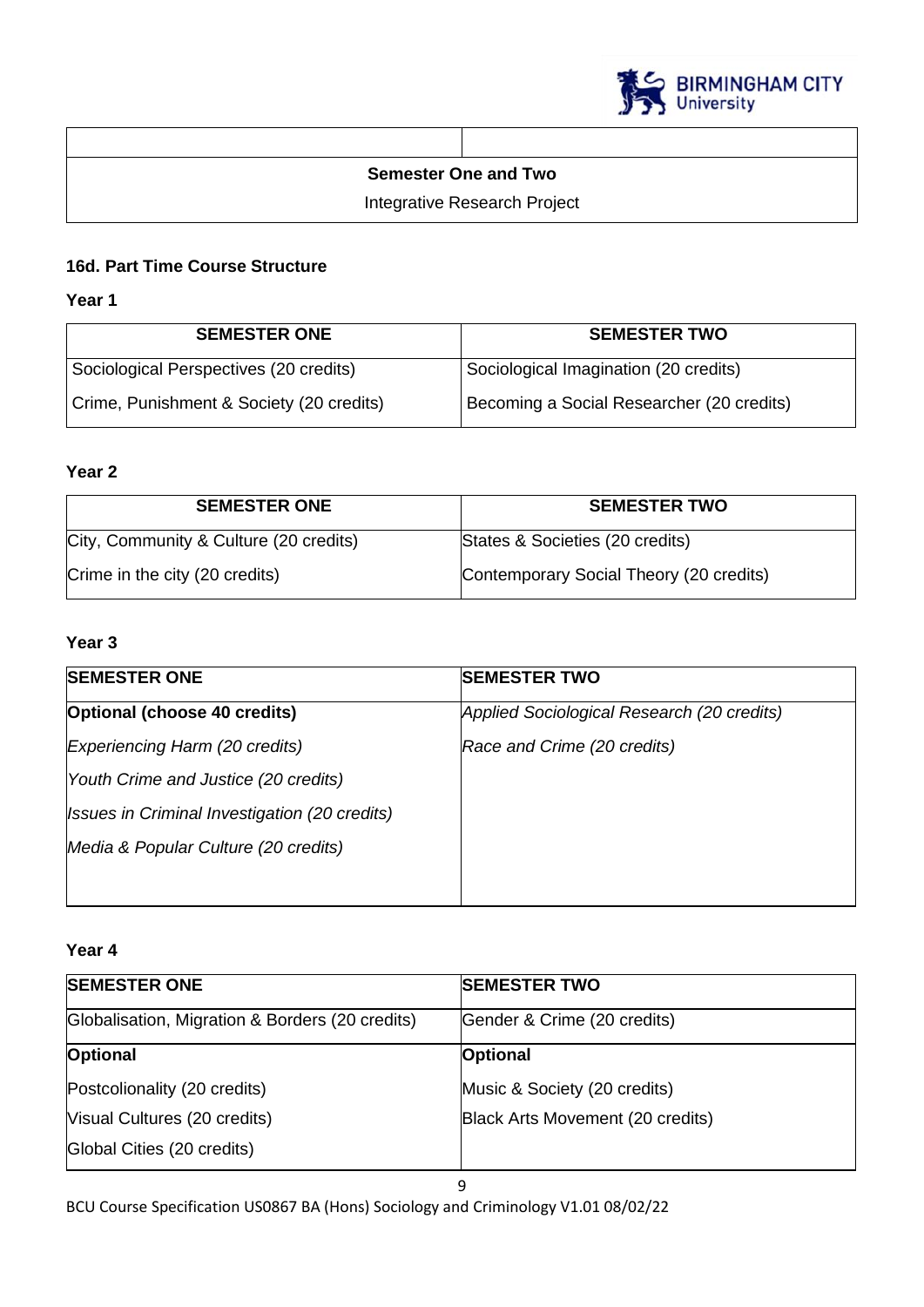

| Emotions in Crime and Criminal Justice (20 credits) Activism, Social Movements & Social Change (20 |                                    |
|----------------------------------------------------------------------------------------------------|------------------------------------|
| Local to Global Organised Crime (20 credits)                                                       | credits)                           |
|                                                                                                    | Hate Crime (20 credits)            |
|                                                                                                    | Harms of the Powerful (20 credits) |

**Year 5**

| <b>SEMESTER ONE</b> | <b>SEMESTER TWO</b> |
|---------------------|---------------------|
|                     |                     |

Integrated Research Project (40 credits)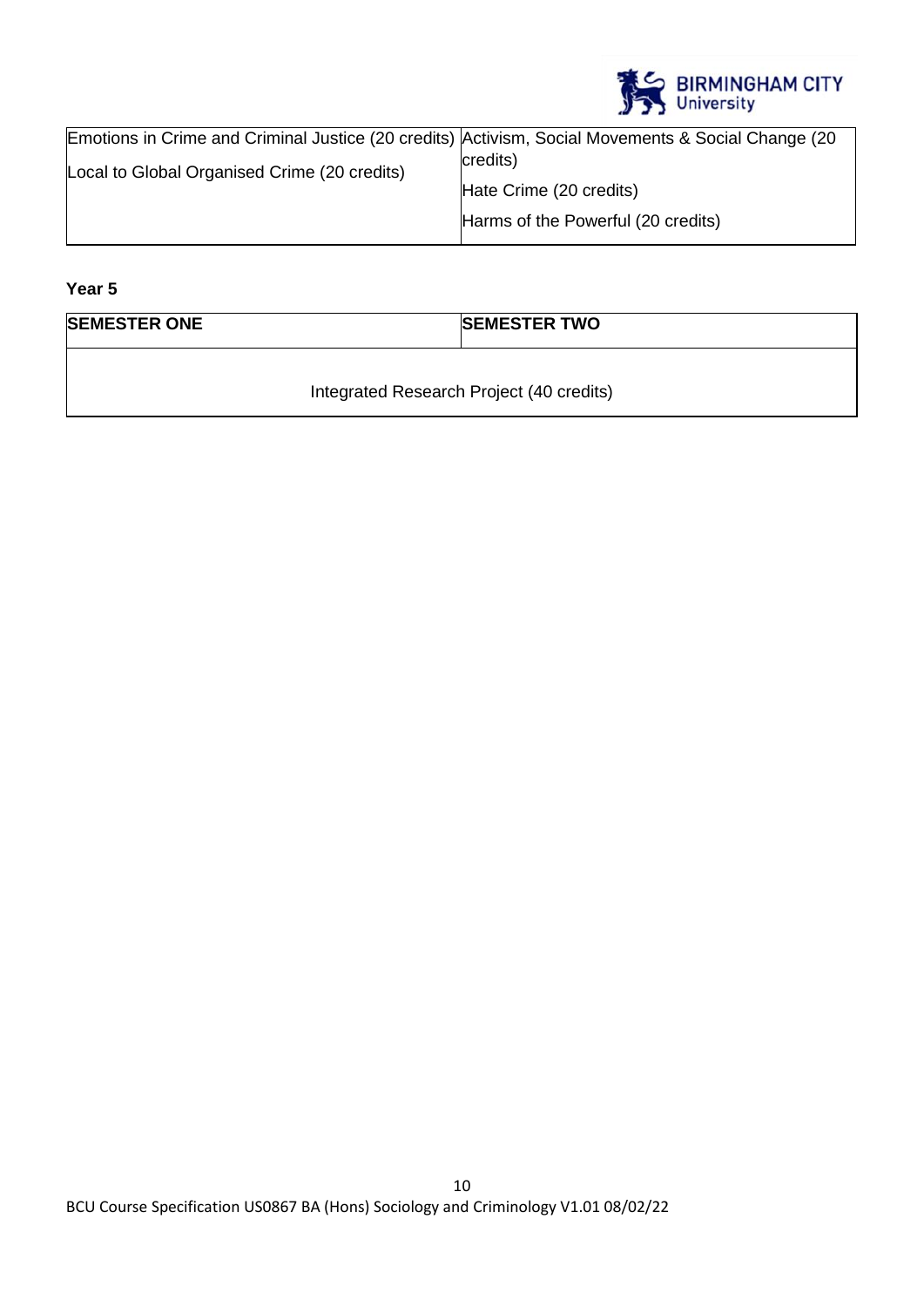

### **16 Overall Student Workload and Balance of Assessment**

**Level 4**

### **Workload**

### **% time spent in timetabled teaching and learning activity**

| <b>Activity</b>           | <b>Number of Hours</b> |
|---------------------------|------------------------|
| <b>Scheduled Learning</b> | 214                    |
| <b>Directed Learning</b>  | 250                    |
| <b>Private Study</b>      | 736                    |
| <b>Total Hours</b>        | 1200                   |

### **Balance of Assessment**

| <b>Assessment Mode</b> | Percentage |
|------------------------|------------|
| Coursework             | 90%        |
| Exam                   | 10%        |
| In-Person              | 0%         |

#### **Level 5**

### **Workload**

### **XX% time spent in timetabled teaching and learning activity**

| <b>Activity</b>          | <b>Number of Hours</b> |
|--------------------------|------------------------|
| Scheduled Learning       | 193                    |
| <b>Directed Learning</b> | 340                    |
| <b>Private Study</b>     | 667                    |
| <b>Total Hours</b>       | 1200                   |

#### **Balance of Assessment**

| <b>Assessment Mode</b> | Percentage |
|------------------------|------------|
| Coursework             | 80%        |
| Exam                   | 0%         |
| In-Person              | 20%        |

#### **Level 6**

#### **Workload**

### **XX% time spent in timetabled teaching and learning activity**

| <b>Activity</b>          | <b>Number of Hours</b> |
|--------------------------|------------------------|
| Scheduled Learning       | 140                    |
| <b>Directed Learning</b> | 306                    |
| <b>Private Study</b>     | 754                    |
| <b>Total Hours</b>       | 1200                   |